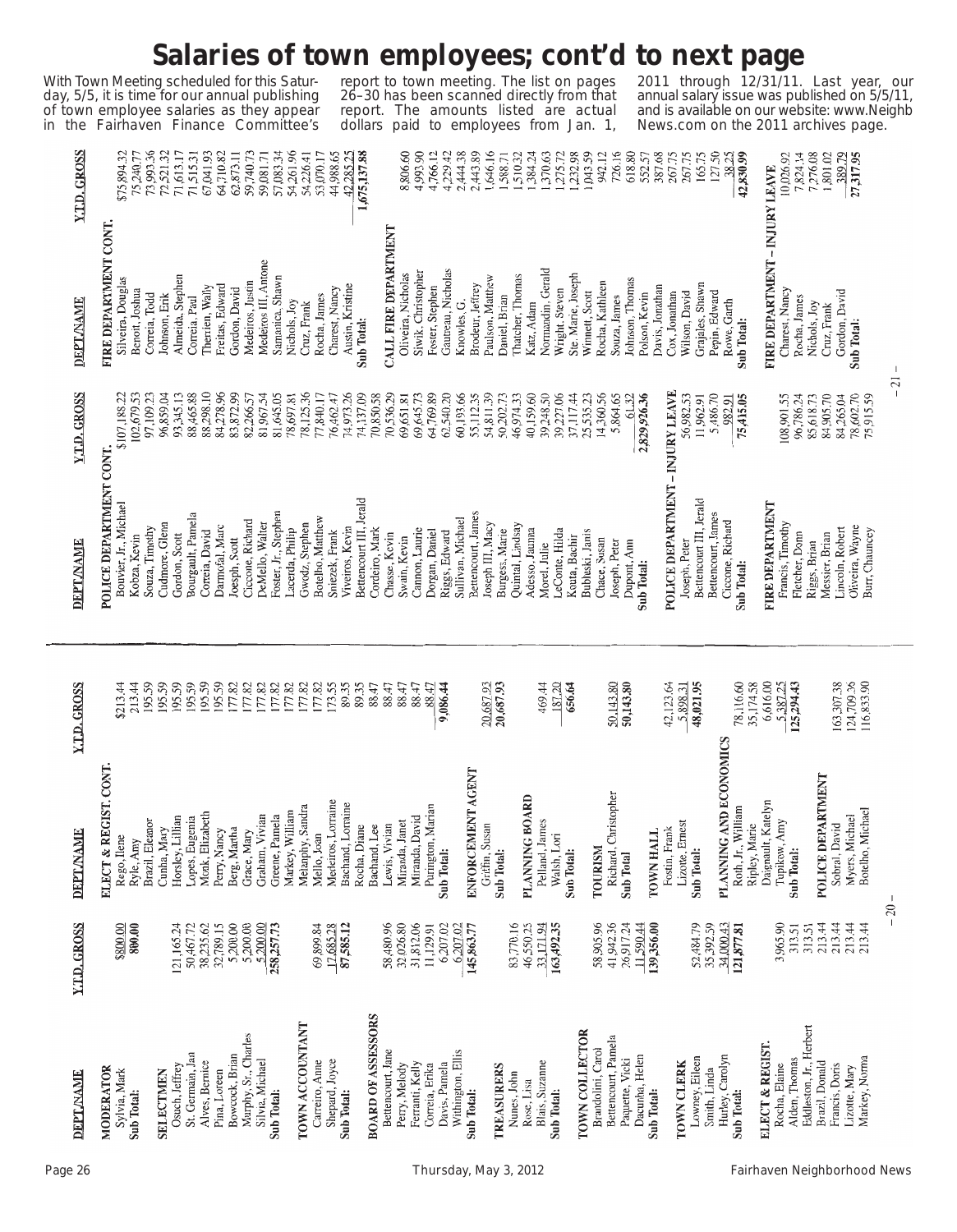| <b>Y.T.D. GROSS</b> | \$27,486.48<br>27,095.07                                       | Salaries of town employees cont'd from previous page;<br>25,160.22<br>23,861.15 | 23,423.30<br>22,941.07               | 22,068.75          | 21,704.86<br>20,836.44          | 20,413.60                           | 20,279.19       | 20,163.39<br>20,051.84                     | 19,393.19         | 17,774.15          | 17,747.61                       | 16,978.22<br>16,648.78                 | 16,490.10        | 16,228.72            | 16,146.44<br>15,975.11               | 15,812.53                            | 5,592.63          | 5,206.22             | 5,145.11                     | 14,735.11<br>4,164.53               | 13,490.49             | 10,721.08         | 7,320.56        | 3,384.52            | 1,946.00<br>3,336.41                 | 1,845.19             | 575.00          | 5,424,647.16     |                                | 93,581.60                       | 83,112.03                  | 77,452.04         | 77,167.54           | 74,961.66                                 | 74,125.00<br>73,767.89 | 72,579.64                                  | 70,677.10         | 70,660.61                           | cont'd to next page<br>69,992.14<br>69,424.84 | 69,355.82        | 68,635.11<br>69,007.07            |        |
|---------------------|----------------------------------------------------------------|---------------------------------------------------------------------------------|--------------------------------------|--------------------|---------------------------------|-------------------------------------|-----------------|--------------------------------------------|-------------------|--------------------|---------------------------------|----------------------------------------|------------------|----------------------|--------------------------------------|--------------------------------------|-------------------|----------------------|------------------------------|-------------------------------------|-----------------------|-------------------|-----------------|---------------------|--------------------------------------|----------------------|-----------------|------------------|--------------------------------|---------------------------------|----------------------------|-------------------|---------------------|-------------------------------------------|------------------------|--------------------------------------------|-------------------|-------------------------------------|-----------------------------------------------|------------------|-----------------------------------|--------|
| <b>DEPT.NAME</b>    | ELEMENTARY SCHOOL CONT.<br>Schmitt, Deborah<br>Martins, Jeanne | LaFlame, Susan<br>Mitchell, Beth                                                | Judd, Jennifer<br>Rose, Betty        | Perry, Kraig       | Anderson, Nancy<br>Pak, Katie   | Peixoto, Jessica                    | Couture, Julie  | Bissonnette, Paula<br>Hannah, Alison       | McHale, Priscilla | Botelho, Sharlene  | Souza, Michelle<br>Lewis, Nancy | Greenson, Moira                        | Abrantes, Lisa   | Sylva, Lynne         | O'Neale, Dolores                     | Lopes, Carolyn<br>Dillon, Louise     | Medeiros, Carol   | Dufresne, Kerry-Anne | Ferreira, Linda              | Correia, Heather<br>Grace, Maureen  | Washington, Cheryl    | Cox, Tara         | Gomez, Eladio   | St. Onge, Stephanie | Perron, Janice<br>Lord, Jo Ann       | Dupont, Carolyn      | Veilleux, Joyce | Sub Total:       | MIDDLE SCHOOL                  | Miller, Wayne                   | Dorgan, Karen              | Burroughs, Leigh  | Galvam, Derek       | Tracey, Joan                              | Rego, Dawn             | Freeman-Aronofsky, Susan<br>Gardner, Glenn | Ronn, Edith       | Bradshaw, Renee                     | LeBlanc, Kimberly<br>Phelan, Joyce            | Arsenault, Karen | Duarte, Melissa<br>Drouin, Pamela | $23 -$ |
| <b>Y.T.D. GROSS</b> | \$67,191.75<br>67,019.71                                       | 66,620.82<br>66,994.71                                                          | 66,591.75<br>66,333.32               | 66,120.82          | 65,871.00<br>65,870.82          | 65,563.18                           | 65,510.59       | 65,135.59<br>63,795.82                     | 62,807.96         | 62,087.53          | 61,299.41                       | 59,945.66<br>60,774.62                 | 57,331.27        | 57,272.41            | 56,758.41<br>56,758.41               | 56,404.13                            | 56,207.81         | 53,156.41            | 52,968.91                    | 52,449.35<br>52,345.11              | 51,806.41             | 51,338.63         | 49,570.44       | 49,560.01           | 49,214.43<br>49,165.95               | 49,034.76            | 48,710.54       | 47,309.09        | 47,178.77                      | 45,531.30<br>46,262.57          | 44,726.82                  | 44,316.35         | 42,877.45           | 38,224.09<br>37,592.97                    | 37,317.25              | 36,205.49                                  | 35,376.25         | 32,831.23                           | 32,090.40<br>30,948.64                        | 30,906.29        | 30,096.78<br>28,454.33            |        |
| <b>DEPT./NAME</b>   | ELEMENTARY SCHOOL CONT<br>Barboza, Carole<br>Turner, Valerie   | McGreevy III, Thomas<br>Rogers, Linda                                           | Lincoln, Teresa<br>Lopes, Sheri      | Ambra, Deborah     | Tilton, Leslye<br>Campoli, Rita | Frazier, Regina                     | Mello, Joyce    | Kennedy, Susan<br>Rock, Cynthia            | Ingemi, Amy       | Castelo, Jennifer  | Lamarre, Sara<br>Hunt, Meg      | Neely, Lisa                            | Barao, Katherine | Dwyer, Kim           | Cashman, Heather<br>Taylor, Jennifer | Beaubien, Jocelyne                   | Vasconcelos, Lynn | Lane, Amanda         | Tynan, Carol                 | Chirigotis, Daniela<br>Darling, Amy | Bandarra, Jill        | Lopes, Sarah      | Lewis, Jack     | Arruda, Lynn        | Panell, Laura<br>Jarvis, Diane       | Camara, Kristen      | Riley, Emily    | Guilfoyle, Kelly | Liarikos, Anne-Marie           | Cunha, Steven<br>Nigra, Anne    | Antonio, Kristen           | Valois, Denise    | O'Malley, Kayla     | Horsfall, Kim-Marie<br>Smith, Jr., Robert | Palmer, Annette        | Rego, Kristin                              | Mitchell, Michael | Richard, Jilian                     | Charpentier, Donna<br>Leshyk, Janet           | Close, Elizabeth | Perreira, Susan<br>Besse, Susan   |        |
| <b>Y.T.D. GROSS</b> | 104,199.85<br>\$141,632.30                                     | 102,647.08<br>80,406.10                                                         | 59,179.53<br>58,789.67               | 49,113.86          | 45,660.89                       | 43,132.03<br>42,905.11              | 38,043.34       | 34,535.60<br>34,135.64                     | 33,975.90         | 33,251.20          | 30,173.44                       | 11,544.62<br>8,221.20                  | 5,719.64         | 1,530.00             | 320.00<br>190.00                     | 100.00                               | 959,407.00        |                      |                              | 96,845.64<br>86,847.48              | 84,131.00             | 77,919.85         | 76,008.14       | 74,221.04           | 73,917.14<br>73,390.34               | 72,879.94            | 72,430.34       | 72,053.86        | 70,992.14                      | 70,892.14<br>70,469.71          | 70,299.84                  | 69,932.57         | 69,932.57           | 69,592.34<br>69,906.11                    | 69,535.11              | 69,037.34                                  | 68,630.41         | 68,285.11                           | 68,238.42<br>68,220.82                        | 68,185.11        | 67,654.25<br>67,220.82            |        |
| <b>DEPTANAME</b>    | SCHOOL ADMINISTRATION<br>Baldwin, Robert<br>Kenney, David      | Vincent, Desiree<br>Kitchen, Paul                                               | Laverdiere, Michelle<br>Rosa, Steven | Verronneau, Nicole | Tavares, Jody                   | Mitchell, Christine<br>McLeod, John | Martins, Denise | Loranger, Barbara<br>Barlow, Ruth          | Raposo, Joseph    | Monette, Elizabeth | Lacerda, Lindsey                | Westgate, Christine<br>Levine, Kathryn | Perry, Kevin     | Trethewey, Christine | Collins, Joan                        | Webster, Barbara<br>Medeiros, Sherry | Sub Total:        |                      | <b>OOL</b><br>ELEMENTARY SCH | Lucas, Geraldine<br>Williams, Wendy | Hartley-Matteson, Amy | Pereira, Joann    | Gent, Suzanne   | Nogueira, Patrice   | Deschamps, Laurie<br>Munce, Brian    | Manchester, Patricia | Sylvia, Cathy   | Marchand, Karen  | Deegan, Marietta               | Hamric, Constance<br>Ponte, Ann | Bettencourt, Heidi         | Desrosiers, Paula | Lasalle, Jacqueline | Pavlic, Michelle<br>Vieira, Linda         | Whitehead, Joanne      | Thomas, Lisa                               | McGinn, Mary      | Bourgeault, Elaine                  | Gubler, Kristin<br>Perry, Diane               | Carney, Linda    | Mattos, Dawn<br>Silva, Amy        |        |
| <b>Y.T.D. GROSS</b> | \$77,982.50<br>32,947.44                                       | 15,740.61<br>9,085.91                                                           | 5,841.19<br>8,611.18                 | 4,440.14           | 177.52<br>2,976.87              | 157,803.36                          |                 | 3,622.25                                   | 2,602.85          | 6,225.10           |                                 | 2,976.37                               | 2,976.37         |                      | 36,708.00                            | 36,708.00                            |                   |                      | 6,000.00                     | 6,000.00                            |                       | 15,398.68         | 13,952.07       | 1,398.93            | 1,194.33<br>782.28                   | 205.88               | 147.84          | 145.26           | 45.08<br>33,270.35             |                                 |                            | 40,318.24         | 31,021.92           | 1,662.55<br>5,572.51                      | 1,018.97               | 1,018.97                                   | 867.25            | 790.23<br>276.17                    | 54.65                                         | 82,601.46        |                                   | $-22$  |
| <b>DEPTANAME</b>    | <b>BUILDING DEPARTMENT</b><br>Fostin, Wayne<br>Moniz, Lisa     | Bobola, Andrew<br>Gracia, George                                                | Lussier, Norman<br>Cottrill, John    | Daigle, Henry      | Alphonse, William               | Olsen, Andrew<br>Sub Total:         |                 | WEIGHTS & MEASURES<br>Przybyszewski, Frank | Machado, Theodore | Sub Total:         | <b>CIVIL DEFENSE</b>            | Jodoin, Marc                           | Sub Total:       |                      | ANIMAL CONTROL<br>Mindlin, Catherine | Sub Total:                           |                   | <b>TREE WARDEN</b>   | Medeiros, Jr., Antone        | Sub Total:                          | <b>DUTCH ELM</b>      | Pimentel, Michael | Foster, Stephen | Pimental, Armand    | Robichaud, Scott<br>Silva, Christine | Medeiros, Robert     | Lepage, Albert  | Silva, Glenn     | Monteiro, Gerald<br>Sub Total: |                                 | <b>SHELLFISH INSPECTOR</b> | Cox, Timothy      | Darmofal, David     | Dube, Richard<br>Wood, Bryan              | Henriques, Martin      | Sylvia, Paul                               | Gifford, Don      | Crowley, Sr., David<br>Seguin, Marc | Lopes, Daniel                                 | Sub Total:       |                                   |        |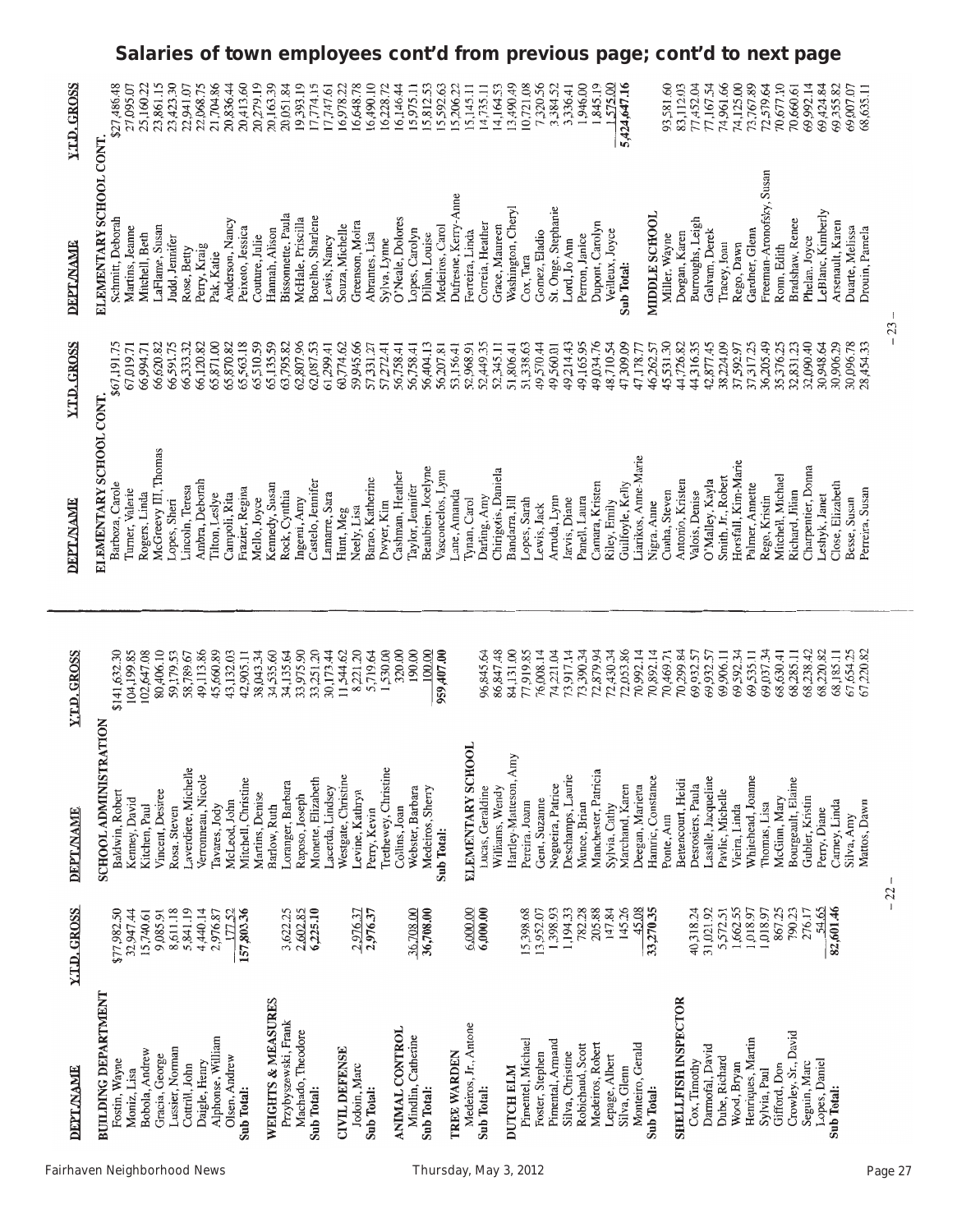|                     | <b>Salaries</b>                                                                                                                                                                                                | of town employees cont'd from previous page;<br>cont'd to<br>next page                                                                                                                                                                                                                                                                                                                                                                                                                                                                                                                                                                                                                                                                                                                                                                                                            |    |
|---------------------|----------------------------------------------------------------------------------------------------------------------------------------------------------------------------------------------------------------|-----------------------------------------------------------------------------------------------------------------------------------------------------------------------------------------------------------------------------------------------------------------------------------------------------------------------------------------------------------------------------------------------------------------------------------------------------------------------------------------------------------------------------------------------------------------------------------------------------------------------------------------------------------------------------------------------------------------------------------------------------------------------------------------------------------------------------------------------------------------------------------|----|
| <b>Y.T.D. GROSS</b> | 17,397.06<br>\$21,823.78<br>21,721.76<br>17,908.69<br>13,527.90<br>1,084.86<br>17,736.44<br>16,307.61<br>466,240.97                                                                                            | 54,053.39<br>141,283.48<br>8,211.00<br>8,180.00<br>6,620.00<br>6,601.00<br>6,505.00<br>4,960.00<br>4,435.00<br>4,130.00<br>3,805.00<br>3,225.00<br>3,147.79<br>2,764.00<br>2,440.00<br>2,435.00<br>2,378.00<br>2,365.00<br>2,350.00<br>2,251.49<br>2,077.20<br>,650.00<br>535.00<br>9,728.10<br>9,658.02<br>9,036.25<br>8,821.82<br>6,812.50<br>5,980.00<br>5,495.00<br>3,845.00<br>3,730.00<br>00.026<br>,940.00<br>,875.00<br>875.00<br>,660.00<br>350.00<br>49,106.87<br>38,123.22<br>10,244.87                                                                                                                                                                                                                                                                                                                                                                                |    |
| DEPTANANE           | SPN IDEA ENTITLEMENT CONT.<br>Hooley, Heather<br>Johnson, Kristin<br>Thayer, Jennifer<br>Thomas, Jodi<br>Martin, Stacy<br>Perry, Donna<br>Sol, Theresa<br>Loo, Susan<br>Sub Total:                             | Gaudreau-Mahata, Margaret<br>Charpentier, Thomas<br>Vasconcellos, Garry<br>Barksdale, Andrew<br>Robinson, Michael<br>McGreevy, Shawn<br>Aubertine, Lauren<br>Raimundo, Jeffrey<br>Barrow, Maureen<br>Eastman, Charles<br>Bassett, Charlene<br>Toomey, Brittany<br>Arone, Elizabeth<br>Costa, Jaqueline<br>Ribeiro, Melissa<br>Downey, Steven<br>Sylvia, Danielle<br>Barnes, Donald<br>Taylor, Melissa<br>Gardella, Anne<br>Dalomba, John<br>Blouin, Robert<br>Winnett, Heidi<br>Gifford, Jenna<br>SUBSTITUTES<br>Bowen, Adam<br>Joseph, Susan<br>Sylvia, Janice<br>Curry, Sharon<br>Silva, Carline<br>Sylvia, Andre<br>Brierley, Joel<br>Richard, Lori<br>O'Hara, Gail<br>Ponte, Mark<br>Day, Cheryl<br>Deus, Jacob<br>Roy, Diane<br>Pina, Joann<br>Clark, Lisa<br>Guy, Ross<br>Sub Total:<br>TITLEI                                                                              |    |
| <b>Y.T.D. GROSS</b> | 33,357.46<br>30,754.26<br>26,221.69<br>\$39,058.29<br>29,962.60<br>31,290.61<br>29,343.03<br>27,578.23<br>27,656.11                                                                                            | 15,377.69<br>15,181.68<br>13,713.39<br>13,700.00<br>13,567.36<br>7,786.00<br>4,727.00<br>4,552.00<br>4,047.00<br>17,294.40<br>16,466.16<br>7,518.00<br>3,692.00<br>,306.00<br>2,164.00<br>2,036.00<br>1,221.60<br>1,108.05<br>977.00<br>814.40<br>210.00<br>8,094.00<br>4,047.00<br>4,047.00<br>72,211.96<br>50,363.59<br>26,068.74<br>25,487.10<br>23,169.12<br>21,704.12<br>21,538.44<br>15,493.52<br>150.00<br>20,235.00<br>69,276.51<br>29,585.22<br>22,443.44<br>336.54<br>4,195,209.72<br>43,296.31                                                                                                                                                                                                                                                                                                                                                                         | 25 |
| <b>DEPT AYAME</b>   | HIGH SCHOOL CONT.<br>LeClerc, Suzanne<br>Lizotte, Bradley<br>Horsley, Steven<br>Horwat, Jeffrey<br>Oswald, Kerrie<br>Zauner, David<br>Frias, Debra<br>Rock, Janet<br>Smith, Joan                               | SPN IDEA ENTITLEMENT<br>Peckham-Costa, Linda<br>Paris Stokes, Shawnte<br>CROSSING GUARDS<br>Figueiredo, Feliciana<br>Choquette, Elizabeth<br>Rudenouer, Meagan<br>Charpentier, Joshua<br>Gamache, Matthew<br>Luminiello, Wanda<br>Dorrance, Kathryn<br>Comeau, Nicholas<br>Mandeville, Linda<br>Corcoran, Pamela<br>Carpenter, Jessica<br>Dompierre, Kerry<br>Baptiste, Kathryn<br>McMillan, Jamie<br>Adamczyk, Piotr<br>Marshall, Alyssa<br>Demers, Crispin<br>Morency, Janice<br>Newton, Ashley<br>Foster, Brendan<br>Ribeiro, Jessica<br>Yarmac, Joseph<br>DeCosta, Linda<br>Faunce, Caitlin<br>Ponsart, Joseph<br>Medeiros, Lisa<br>Antonio, Jason<br>Carvalho, Lisa<br>Martins, Sarah<br>Lavoie, Judith<br>Soares, Susan<br>Druskat, Lisa<br>Fiske, Angela<br>Moniz, John<br>Perry, Diane<br>Pavao, Judy<br>Sub Total:<br>Sub Total:                                         |    |
| <b>Y.T.D. GROSS</b> | 72,119.38<br>70,692.09<br>\$78,431.75<br>77,223.34<br>75,944.04<br>73,620.07<br>72,584.92<br>70,557.57<br>75,268.57                                                                                            | 46,696.59<br>42,488.16<br>39,315.10<br>60,380.86<br>57,559.56<br>57,012.69<br>56,231.29<br>55,597.65<br>54,821.58<br>54,790.99<br>54,714.85<br>53,151.35<br>51,712.79<br>50,109.04<br>48,442.79<br>47,337.50<br>45,007.19<br>44,954.98<br>43,599.69<br>42,601.43<br>41,909.54<br>41,268.63<br>39,992.95<br>68,712.30<br>67,886.48<br>67,206.84<br>61,901.18<br>60,519.35<br>57,778.53<br>57,563.47<br>56,991.68<br>56,955.23<br>48,751.13<br>45,893.37<br>42,557.97<br>39,090.27<br>69,758.72<br>69,407.57<br>67,201.75<br>50,059.01<br>46,262.57<br>45,462.47<br>60,849.41<br>67,294.71                                                                                                                                                                                                                                                                                          |    |
| DEPTMAME            | HIGH SCHOOL CONT.<br>Fernandes, Lorraine<br>Joseph, Jr., Donald<br>Foster, Christopher<br>Medeiros, Douglas<br>Clement, Kathleen<br>Rhodes, Christene<br>Charette, Jo-Anne<br>Cordeiro, Donna<br>Jardin, Paula | Vernacchio, Jacqueline<br>Richardson, Michael<br>Rodriguez, Milagros<br>Saumweber, Shannon<br>LaCasse-Elliot, Ann<br>Burlinson, Matthew<br>Polochick, Jennifer<br>Whinnem, Bethany<br>Bergeron, Rebecca<br>Williams, Thomas<br>Neville, Christine<br>Medeiros, Ronald<br>Young, Stephanie<br>Hevey, Benjamin<br>Nordstrom, Misti<br>Gesualdo, Robert<br>Briggier, Nichole<br>Castanheira, Lisa<br>Sunderland, Julie<br>Emery, Meredith<br>Joseph, Marjorie<br>Brejcha, Richard<br>Ramsden, Karen<br>Bulgar, Rudolph<br>Ribeiro, Manuel<br>Fournier, Kevin<br>Roveda, Brenda<br>Davis, Gregory<br>Ellis, Jr., Ralph<br>Martins, Diane<br>Pilla, Nicholas<br>Mailloux, Cari<br>Higgins, Tracy<br>Nunes, Sandra<br>Dickey, Taryn<br>Amaral, Sarah<br>Pittsley, Mary<br>Doyon, Stacy<br>Perry, Jeffrey<br>Moll, Jeffrey<br>Quinn, Kerri<br>Garth, Sarah<br>Costa, Tara<br>Pease, Jane |    |
| <b>Y.T.D. GROSS</b> | 67,145.82<br>64,910.59<br>62,707.96<br>61,162.69<br>67,659.25<br>65,870.82<br>64,245.82<br>\$68,235.11<br>67,019.71                                                                                            | 24<br>83,705.39<br>79,156.70<br>78,839.59<br>59,595.66<br>57,711.30<br>47,788.26<br>41,314.85<br>37,455.16<br>31,869.94<br>31,769.85<br>27,454.95<br>26,959.89<br>21,392.80<br>19,528.19<br>110,777.44<br>85,557.52<br>78,549.62<br>53,282.15<br>53,028.45<br>52,382.88<br>49,630.64<br>48,751.13<br>46,430.52<br>40,768.68<br>38,497.78<br>38,275.02<br>35,394.95<br>34,059.88<br>32,351.22<br>29,992.47<br>28,123.87<br>18,488.94<br>16,965.44<br>5.997.34<br>78,860.31<br>56,796.47<br>52,793.91<br>48,396.47<br>3,094,174.92<br>57,434.91<br>54,055.97<br>25,752.71                                                                                                                                                                                                                                                                                                           |    |
| <b>DEPT AYAME</b>   | MIDDLE SCHOOL CONT.<br>Hebert-Hunter, Laurie<br>Riseborough, Bruce<br>Baldo, Christopher<br>Koczera, Christine<br>Chretien, Pamela<br>Beaulieu, Kevin<br>Gelinas, Peter<br>Lee, Timothy<br>Nunes, Nelly        | Richard, Ann Margaret<br>Boissonneau, Zachary<br>Mackenzie, Elizabeth<br>Mitcheson, Nicholas<br>Fernandes, Kathleen<br>Gauthier, Samantha<br>Souza, Jr., Kennteh<br>Oehmen, Michelle<br>Beausoleil, Sonya<br>Dunnirvine, Ruth<br>L'Etoile, Andrew<br>Brown, Bradford<br>Marshall, Daniel<br>Lafountain, Tina<br>Girouard, Eileen<br>Edwards, Kerrie<br>Frates, Kathleen<br>Reuther, Joanne<br>Savoie, Stephen<br>Correia, Cheryl<br>Harding, Philip<br>Jordan, Natalie<br>Olivier, Cheryl<br>Alvares, Karen<br>HIGH SCHOOL<br>Barr, Greggory<br>LeFevre, Carol<br>O'Mara, Hugh<br>Lopes, Andrea<br>DeMello, Gail<br>Rosa, Marissa<br>Leite, Nathan<br>Young, Bryan<br>Francis, Scott<br>Reedy, Kevin<br>Muello, Mary<br>Welty, David<br>Garrant, Dan<br>Aten, Eileen<br>Kohler, Tara<br>Pegg, Annie<br>Benoit, Eric<br>Sub Total:                                                 |    |

j.

Page 28 Thursday, May 3, 2012 Fairhaven Neighborhood News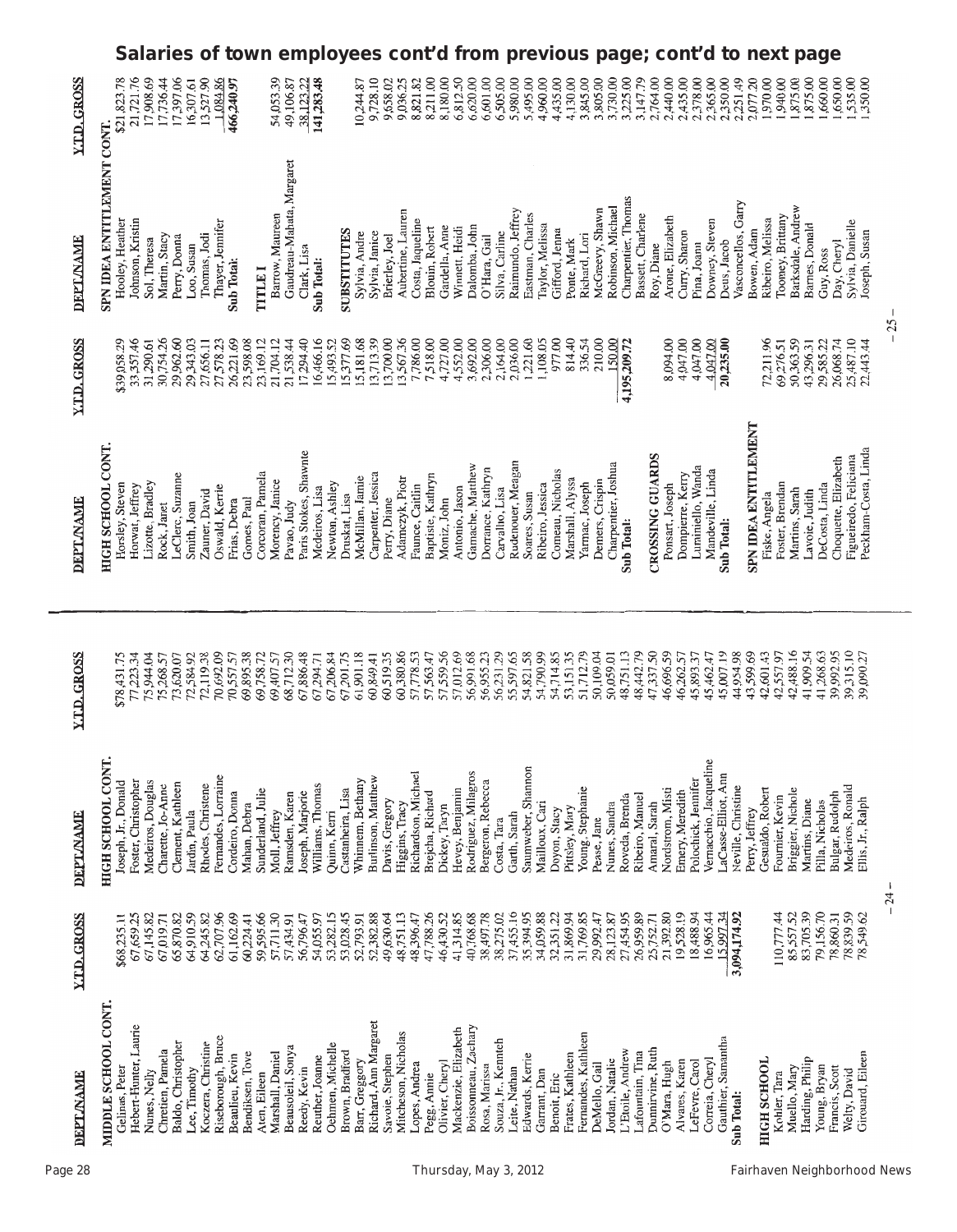|                     | Salaries of town employees cont'd from previous page; cont'd to next page                           |                                                |                                                |                                  |                                         |                                      |                        |                                   |                                         |                                   |                    |                    |                                      |                               |                  |                    |                                   |                                             |                     |                                        |                  |                  |                      |                                     |                                |                    |                                              |                                    |                   |                  |                                  |                                   |                                      |                   |                                       |                 |                                     |                                      |                                |                               |                                       |                  |
|---------------------|-----------------------------------------------------------------------------------------------------|------------------------------------------------|------------------------------------------------|----------------------------------|-----------------------------------------|--------------------------------------|------------------------|-----------------------------------|-----------------------------------------|-----------------------------------|--------------------|--------------------|--------------------------------------|-------------------------------|------------------|--------------------|-----------------------------------|---------------------------------------------|---------------------|----------------------------------------|------------------|------------------|----------------------|-------------------------------------|--------------------------------|--------------------|----------------------------------------------|------------------------------------|-------------------|------------------|----------------------------------|-----------------------------------|--------------------------------------|-------------------|---------------------------------------|-----------------|-------------------------------------|--------------------------------------|--------------------------------|-------------------------------|---------------------------------------|------------------|
| <b>Y.T.D. GROSS</b> | \$34,074.40<br>29,637.12<br>20,612.80                                                               | 3,804.80<br>829,006.64                         |                                                | 68,489.50<br>82,299.12           | 54,872.37                               | 52,847.81                            | 39,122.87<br>46,234.11 | 28,828.00                         | 6,969.83                                | 2,700.00<br>5,253.21              | 1,999.73           | 643.44             | 390,259.99                           |                               | 69,146.62        | 1,333.34           | 1,333.34                          | 1,333.32                                    | 700.00              | 73,846.62                              |                  | 35,793.58        | 32,026.80            | 29,481.18                           | 28,183.38                      | 25,831.42          | 21,662.23                                    | 12,025.29<br>12,053.02             | 11,318.40         | 10,726.17        | 10,157.69                        | 8,383.38                          | 7,840.30                             | 6,574.28          | 4,652.36<br>1118.58                   | 257,828.06      |                                     |                                      | 24,403.94<br>4,749,42          | 29,153.36                     |                                       |                  |
| <b>DEPT/NAME</b>    | SEWER DEPARTMENT CONT.<br>Machado, Joseph<br>Costa, Russell<br>Luiz, Manuel                         | Avila, Justin<br>Sub Total:                    | WATER DEPARTMENT                               | Fortin, Edward<br>Fleurent, Karl | Gadomski, Stanley                       | Farrell, William<br>Costa, Jeffrey   | Viveiros, Robert       | Wilson, Joyce                     | Burton, Joshua                          | Oliveira, Nathan<br>Scieszka, Jon | Vento, Rebecca     | Audette, Joshua    | Sub Total:                           | <b>BOARD OF HEALTH</b>        | Fowle, Patricia  | Caton, Dolores     | Lopes, Jeannine                   | DeTerra, Peter                              | Doerr, Joseph       | Sub Total:                             | COUNCIL ON AGING | Cookinham, Joyce | Vandenburgh, Cynthia | Houghton, Rosemarie                 | Roderiques, Susan              | Nadeau, Grace      | Dauteuil, Lucille                            | Zegarowski, Karen<br>Simmons, Paul | Silvia, Anne      | Pequita, Phyllis | Barcellos, Jr., Frank            | Carter, Ronelino                  | Snell, Cecile                        | Holmes, David     | Hammond, Ronald<br>Alfonse, Christine | Sub Total:      |                                     | <b>VETERANS SERVICES</b>             | Cochran, James<br>Silva, Edith | Sub Total:                    |                                       |                  |
| <b>Y.T.D. GROSS</b> | 260.00<br>\$944.02<br>8,330.81                                                                      | Y.T.D. GROSS                                   |                                                | 56,028.38<br>79,644.08           | 54,700.89                               | 53,438.80<br>47,223.19               | 46,327.06              | 42,766.69                         | 41,051.76                               | 40,993.21<br>41,026.71            | 40,650.82          | 40,370.92          | 39,250.05                            | 35,107.18<br>34,534.22        | 30,068.93        | 23,052.18          | 16,757.79                         | 11,144.00                                   | 7,426.44            | 5,444.95<br>3,535.93                   | 2,790.00         | 1,846.72         | 795,180.90           |                                     |                                | 60,872.59          | 48,345.16<br>36,531.95                       | 145,749.70                         |                   |                  | 82,094.08                        | 67,687.24                         | 61,445.20<br>57,065.92               | 55,678.75         | 54,509.38                             | 50,496.05       | 49,312.53                           | 46,249.72<br>48,798.67               | 45,943.35                      | 43,436.87                     | 36,690.25<br>41,469.51                | $\overline{c}$ . |
| DEPTAYAME           | LUNCH MONITORS CONT.<br>Moniz, Sharon<br>Perry, Nancy<br>Sub Total:                                 | <b>DEPT/NAME</b>                               | <b>HIGHWAY DEPARTMENT</b><br>Charbonneau, John | Martin, Jr., Albert              | Silva, Jorge                            | Rusinoski, Mitchell<br>Souza, Manuel | Gagliardi, John        | Desroches, Joseph                 | Hurley, Charles                         | Silva, Kenneth<br>Stack, Justyn   | Cardoza, Philip    | Martin, Jr., James | Nogueira, Kim                        | Souza, Joshua<br>Snell, Daryl | Bowers, Jonathan | Paulson, Matthew   | Angelini, Vincenzo                | Cordeira, Michael                           | Rose, Robert        | Gouveia, Sr., Richard<br>Rucker, Tyler | Snell, Daniel    | Ramos, Jarryd    | Sub Total:           |                                     | D.P.W. ADMINISTRATION          | Tripp, Kathy       | Fitzgerald, Jr., William<br>Furtado, Vincent | Sub Total:                         |                   | SEWER DEPARTMENT | Schick, Linda                    | Robillard, Rene                   | Paczosa, Raymond<br>Furtado, Jeffrey | Barlow, Lee       | Pinard, Douglas                       | Gomes, Robert   | Frates, Joseph                      | Winderlick, Kyle<br>Oliveira, Victor | Hathaway, Dana                 | Bonneau, Joseph               | Manzone, Matthew<br>Paulson, Charlene |                  |
|                     |                                                                                                     |                                                |                                                |                                  |                                         |                                      |                        |                                   |                                         |                                   |                    |                    |                                      |                               |                  |                    |                                   |                                             |                     |                                        |                  |                  |                      |                                     |                                |                    |                                              |                                    |                   |                  |                                  |                                   |                                      |                   |                                       |                 |                                     |                                      |                                |                               |                                       |                  |
| <b>Y.T.D. GROSS</b> | 260.00<br>260.00<br>260.00<br>\$260.00                                                              | 250.00<br>225.00                               | 220.00<br>220.00                               | 220.00                           | 195.00<br>197.28                        | 195.00                               | 195.00                 | 185.00                            | 175.00<br>175.00                        | 175.00                            | 165.00             | 140.00             | 140.00<br>130.00                     | 130.00                        | 30.00            | 130.00             | (30.00)                           | 120.00<br>110.00                            | 110.00              | 110.00                                 | 110.00           | 110.00           | 98.64                | 65.00                               | 65.00                          | 65.00<br>65.00     | 65.00                                        | 55.00                              | 55.00             | 55.00            | 53.94                            | 50.00                             | 50.00<br>209,726.41                  |                   |                                       | 300.00          | 300.00                              | 600.00                               |                                | 3,038.62                      | 2,753.14<br>1,335.03                  |                  |
| <b>DEPT AYAME</b>   | SUBSTITUTES CONT.<br>Canastra, Janelle<br>Farias, Jennifer<br>McCree, Tracy<br>Garcia, John         | St. Amand, Maureen<br>Collins, Brittni         | Defelice, Cheryl<br>Beebe, Jaclyn              | Lawrence, Stephanie              | Blanchette, Meghan<br>Tremblay, Richard | Lobo, Peter                          | Ross, Alise            | Charyk, Anna                      | Guillaume, Carline<br>Iwardzik, Katelyn | Vital, Deborah                    | Jardin, Linda      | Alexander, George  | DeMello, Maryann<br>Correia, Leonard | Garcia, Nicole                | Kingman, Patrick | Rodrigues, Joshua  | Rooney, Kathryn                   | Brottmiller, William<br>Anderson, Elizabeth | Bacchiocchi, Blaine | Holloway-Cripps, Kaisa                 | Jacobsen, Amanda | Kulig, Marek     | Galego, Adilio       | Bousquet, Theresa                   | Cope, Katherine<br>Day, Thomas | Pacheco, Diane     | Sylvia, Ryan                                 | Alves, Lauren                      | Cruz, Eric        | De Deus, Paul    | Feldman, Sandra                  | Do Couto, Alyssa<br>Jones, Jamaul | Sub Total:                           |                   | SUMMER ENRICHMENT                     | Niemiec, Alyssa | Olsen, Kathryne<br>Sub Total:       |                                      | LUNCH MONITORS                 | Mueda, Anne                   | Dossantos, Elaine<br>Cripps, Terence  |                  |
| <b>Y.T.D. GROSS</b> | \$1,345.00<br>1,321.46<br>,300.00<br>282.32                                                         | 240.00<br>267.50                               | 225.00<br>200.00                               | ,176.31                          | ,145.00<br>1,055.00                     | 1,040.00                             | 965.00                 | 945.00<br>937.50                  | 910.00                                  | 845.00                            | 815.00             | 805.00             | 790.00<br>780.00                     | 720.00                        | 710.00           | 700.00             | 677.50                            | 630.00<br>610.00                            | 600.00              | 575.00                                 | 575.00           | 520.00           | 520.00               | 500.00<br>493.20                    | 485.00                         | 475.00             | 464.60                                       | 448.00                             | 405.00            | 398.40           | 383.00<br>385.00                 | 380.00                            | 363.80                               | 355.00            | 350.00                                | 325.00          | 315.00<br>300.00                    | 300.00                               | 295.92                         | 275.00                        | 270.00<br>270.00                      | $-26-$           |
| <b>DEPTANAME</b>    | <b>SUBSTITUTES CONT.</b><br>Supprenant, Emily<br>Barrows, Brenda<br>Martins, Cindy<br>Cunha, Alfred | Canastra-Callahan, Tammy<br>Landreville, Kerie | Gifford, Heather<br>Jeffrey, Robert            | Sylvia, Joseph                   | Rose, Mariette<br>Sherman, Ted          | Fitzgerald, Megan                    | Rice, Lily             | Correia, Doreen<br>Onanian, Kelly | Stapleton, Jonathan                     | Isherwood, Kurt                   | LeVasseur, William | Devlin, Shannon    | Snodgrass, Jeanne<br>Simmons, Jamie  | Tiffany, Halima               | Soares, Lisa     | Byron, Christopher | Macedo, Nathan<br>Perks, Chancery | Teixeira, Jaclyn                            | Dasneves, Marie     | Cipressi, George                       | Vieira, Victoria | Nelson, Gary     | Oliver, Corey        | Canastra, Justine<br>Baker, Natasha | Surpless, Oliver               | Fonseca, Wanderley | Lee, Michelle                                | Soares, Devin                      | Bartolome, Robert | Richard, Kevin   | DaSilva, Renee<br>Heroux, Stacie | Murphy, Michael                   | Tracey, Michael                      | Anderson, Rebecca | Chandler, Lucy                        | Motta, Nicholas | Suprenant, Laura<br>Belanger, Jacob | Kuthan, Francis                      | Martins, Corey                 | Bouley, Kevin<br>Berg, Grethe | Richard, Tanya                        |                  |

 $-27 -$